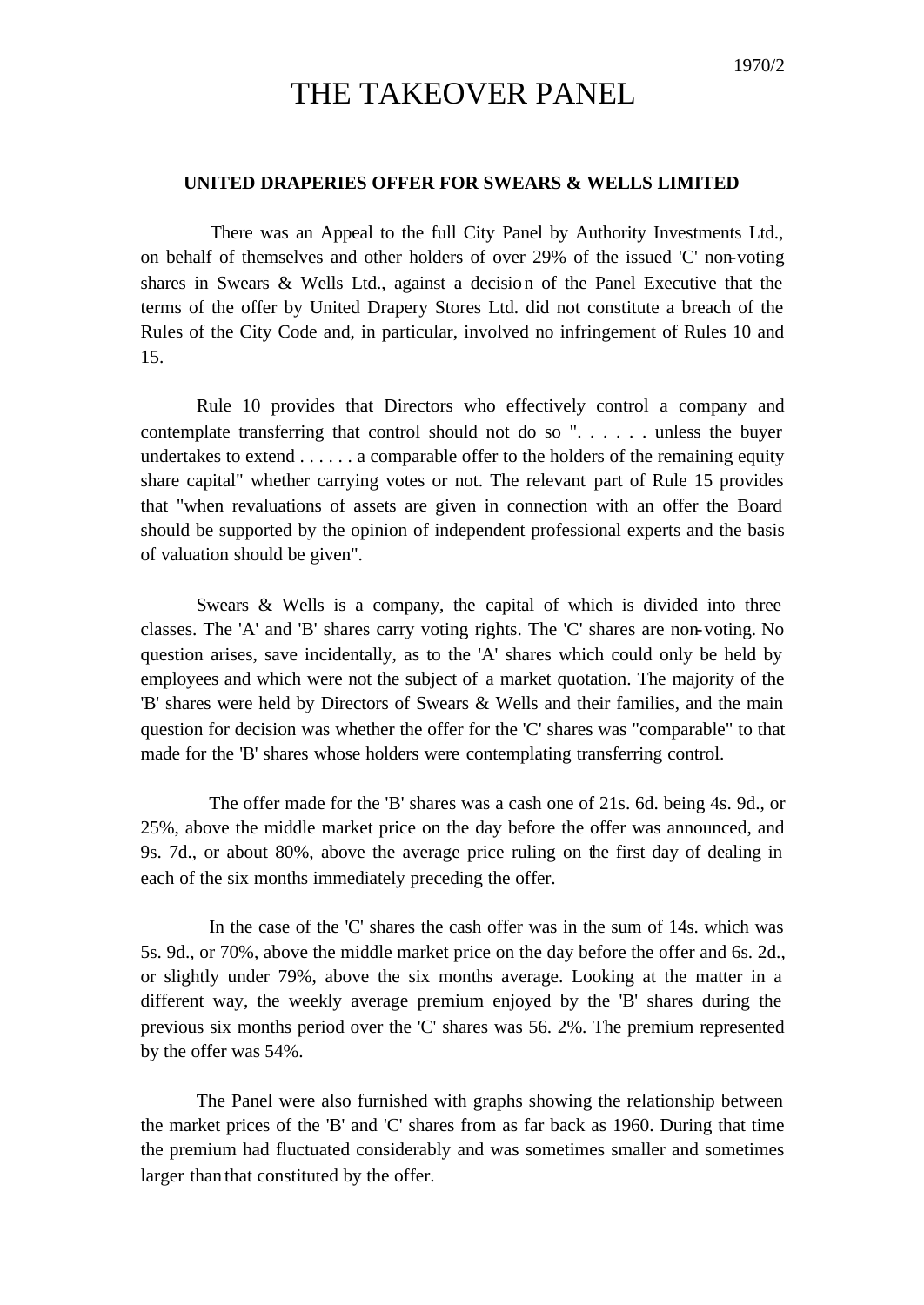Authority Investments Ltd. contended before the Panel that the words "comparable offer" in Rule 10 meant "a fair" offer and that what was "fair" could not be ascertained by reference to the market since the market price reflecting the difference is not a true measure of what is a "comparable" price on a take-over. The reason, it was said, was that the market price is "an estimate of what the offerors in a bid can offer without laying themselves open to legal claims". It was said that the legal protection for non-voting shareholders under English law was quite inadequate in a case like the present and that it was the purpose and duty of the Panel to supplement the law and to ensure "fair play". The Appellants did not go so far as to contend that there should be no differential between the price of voting and nonvoting shares but said that "City opinion" considered a "typical" differential to lie between 15 and 20%.

The Panel are quite unable to accept these contentions. It is not their view that market prices of shares generally or these shares in particular are, during a period when no offer is contemplated or rumoured, an estimate of what (or in effect how little) an offeror could risk paying for non-voting shares without becoming exposed to legal action.

The Appellants were able to produce no real evidence of "opinion in the City", although they cited two or three cases where the premium enjoyed by the voting shares was in fact between 14 and 18%. The Director-General, however, referred to a larger number of cases in which the premia had varied to a much greater extent. Appellants were unable to suggest any criteria by reference to which the Panel could itself fix the correct premium. It must be a "fair" premium, the Appellants argued; otherwise the word comparable would mean unfair. This seems to be a matter of semantics. No doubt the premium should be fair. But fair in relation to what? The very existence of non-voting shares, carrying a price discount, is regarded by some as unfair. Such shares are permitted by law and the Panel cannot by a side wind attempt to mitigate the value difference resulting from their existence. The Panel has consistently refused to value or pass judgment upon the merits of particular offers. Not only has it not the machinery so to do but any such attempt would involve an unjustifiable interference with the freedom of shareholders to decide for themselves whether a particular offer is acceptable or not.

The Panel has no doubt that in the present context it has no power whatever to fix its own differential or premium in a particular case. In deciding whether a particular offer is comparable it has regard, not to some unpublished code of unspecified ethics, but to a comparison of the substance or rights which were bought, the manner in which they were to be paid for - e.g. in cash or paper - and the value which has been placed upon them in sales in the market over a period. If that which is bought is identical then the price should be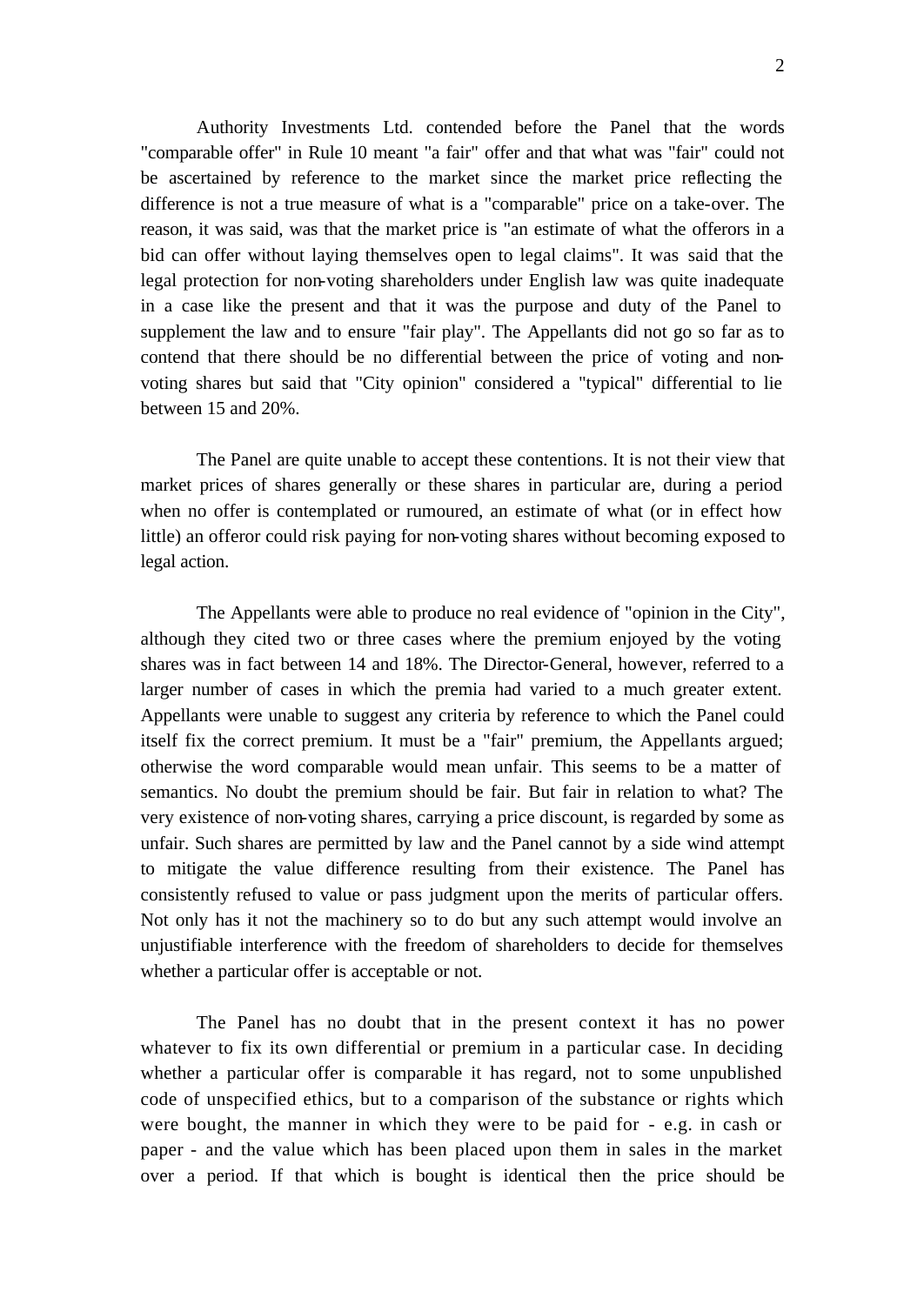identical but an offer, for example, for deferred shares need not be at the same price as is paid for ordinary (non-deferred) shares. This is what is meant by comparable. In the present case the offers were for substances or rights which were not identical. Shares possessing voting rights are normally (although not invariably) worth more than nonvoting shares. How much more varies greatly and depends on a number of factors, including the relative sizes of the two classes of capital, and whether the voting shares are concentrated in a few hands or spread equally over a large body of shareholders. Like must be compared with like: where the question is a premium between different classes of shares a perfectly valid, and as the Panel consider, fair comparison is between the premium established by the offer and that existing during some prior period in the free market. Certainly it would be grossly unfair to holders of voting shares if, having bought at an average pre-bid market premium of X, they were compelled to accept an offer representing a premium of  $X - Y$  simply in order that those who had purchased non-voting shares at a discount of X should receive an offer reducing that discount by Y!

The Panel therefore consider that the appropriate and, in a case like the present, indeed the only criterion available by which they can judge comparability is market experience. In the circumstances of the present case they see no reason to go back a long time. In this case it was considered that the period of six months before the announcement of the bid indicated a fair market assessment of the value of the voting rights in this company. By that test, the price offered for the 'C' shares is in line with and therefore comparable to, although slightly more favourable than the market assessment. The Panel so hold.

In an earlier case in 1968 the Panel considered a like point and reached a similar conclusion. The Panel is not finally bound by previous decisions and reached its present conclusion independently. It is fortified in this conclusion by the earlier decision.

The two other matters raised in this Appeal can be shortly dealt with. It is pointed out that, in their letter to the shareholders of Swears & Wells, the Board stated that "in the latest annual report (they had estimated) that there was a surplus over book values of land and buildings and taking this into account the theoretical break up value is in excess of the current value of the U. D. S. offer". The Appellants contended that under Rule 15 this was a revaluation of assets which should have been supported by an independent valuation. The Panel, whilst appreciating the force of the argument under Rule 15, consider that this is not so in the present case. There had in fact been no "revaluation of assets . . . . . in connection with an offer" within the meaning of Rule 15. The Board referred to an earlier estimate they had given in order to comply with the requirements of